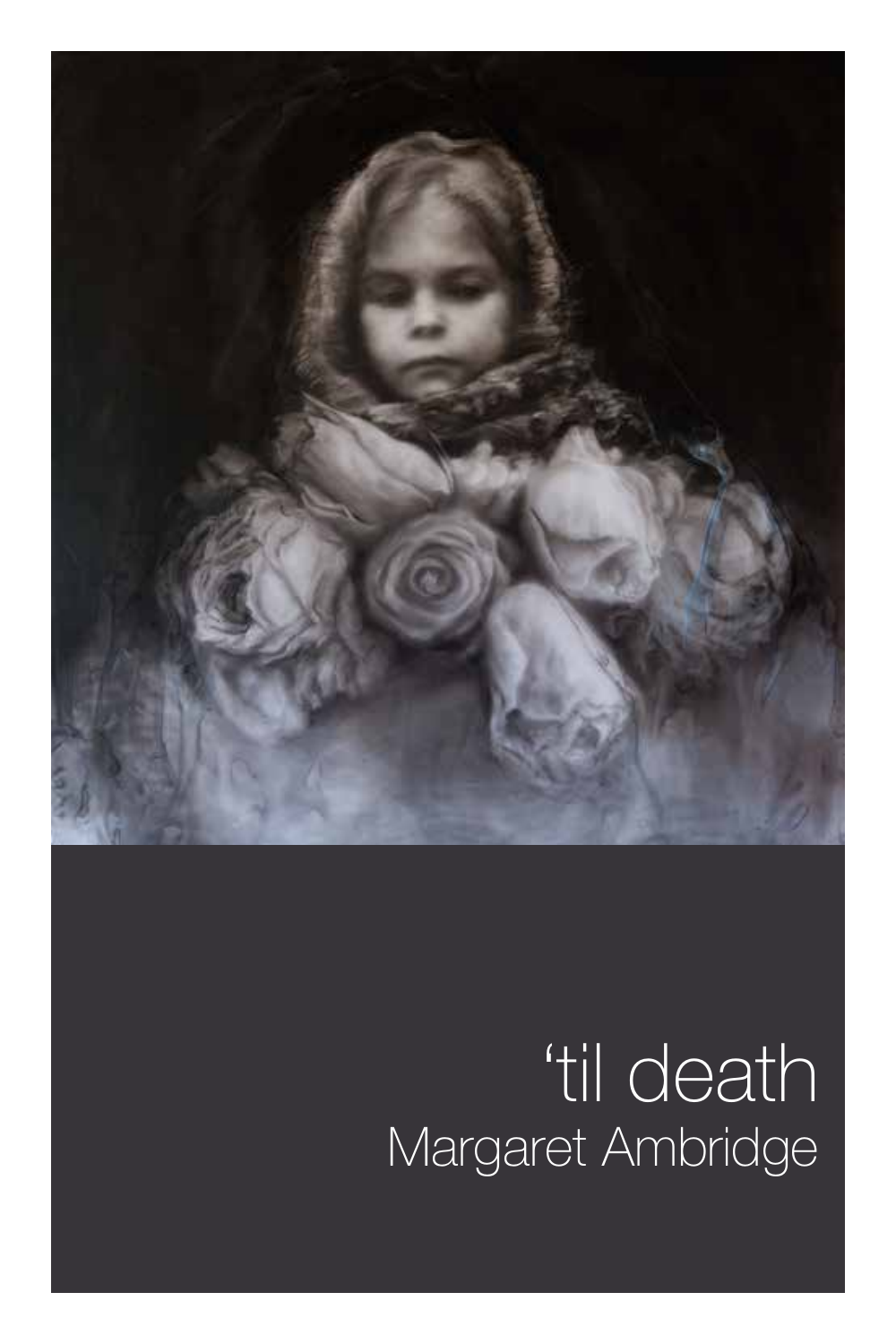Margaret Ambridge's exhibition *'til death* is her artistic response to working in palliative care. It is a reflection on the process of dying and endeavours to 'give permission' to all who are affected by it to share their stories.

Working primarily with charcoal Margaret has been a finalist in many major Australian Art prizes including the *Waterhouse* and the *Kedumba Drawing Award*. *'til death* marks her return as a confident voice in Australian drawing, following a decade punctuated by the birth of her children and the death of her parents.

Imbued with the temporal, the arc of life is seen metaphorically not only in the obvious aging of companion flowers, but in the very 'skin' of their petals; translucent, withering, their aging beauty demands acknowledgement. Meaning and reality are fluid, for the giver and the receiver these last vestiges of what we own impinge on us differently. The silk room, an immersive imaginarium built of visions; infused with medication strong enough to contain 'breakthrough pain', but not strong enough to suppress the pain of regret, or the mourning of a life reduced to an intimate unavoidable 'now'. But it's not all pain, the celebration of lives remembered flows in these images, like an old black and white newspaper photograph, somehow the more real for the absence of colour.



*Breakthrough* | 2017 | pigment ink on silk | ~350cm (diam.) x 160cm

Cover *Hospice−last visit* | 2017 | charcoal on film | 105cm x 105cm Centre *Bed of roses* | 2017 | charcoal on poly-cotton bed sheet | 180cm x 255cm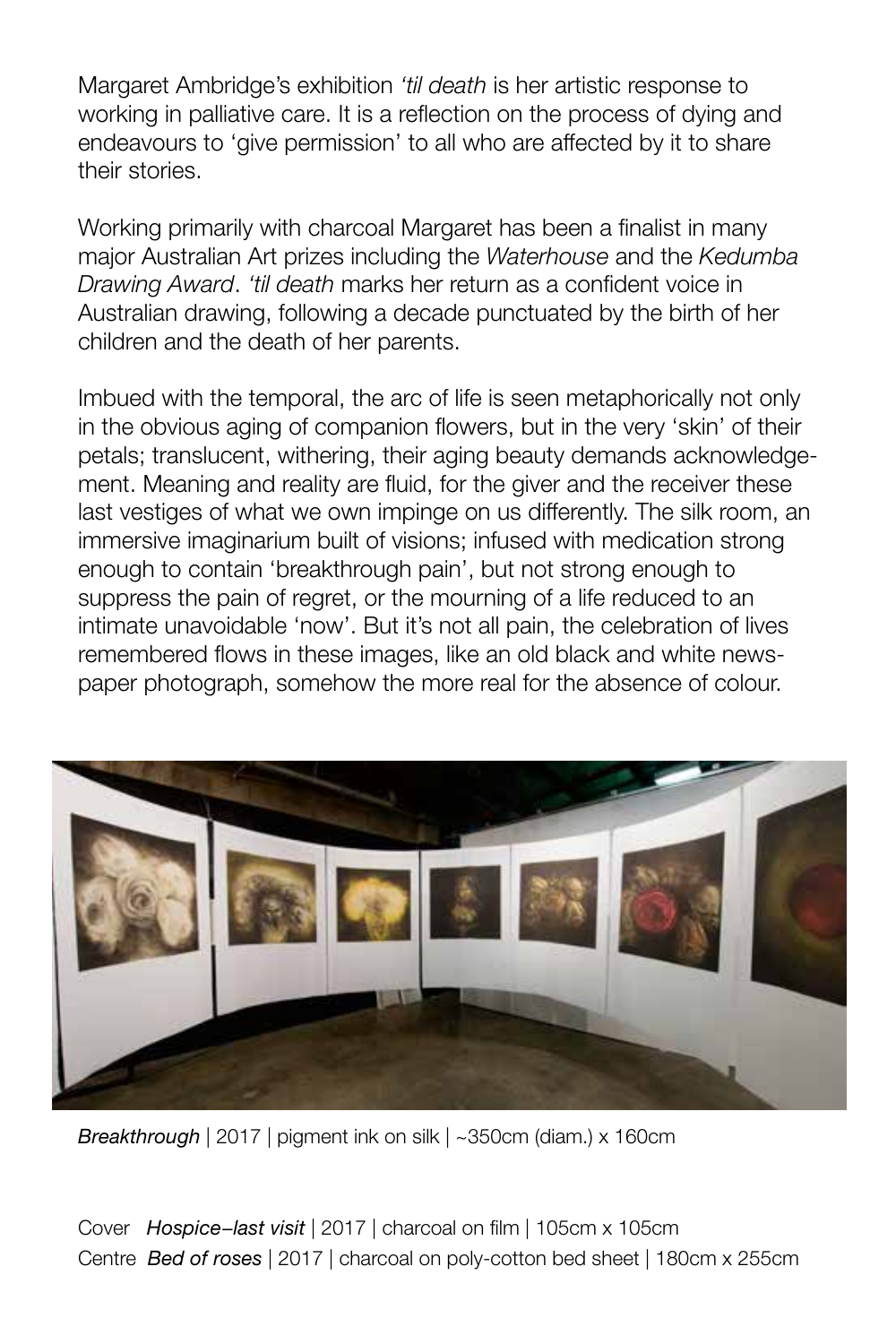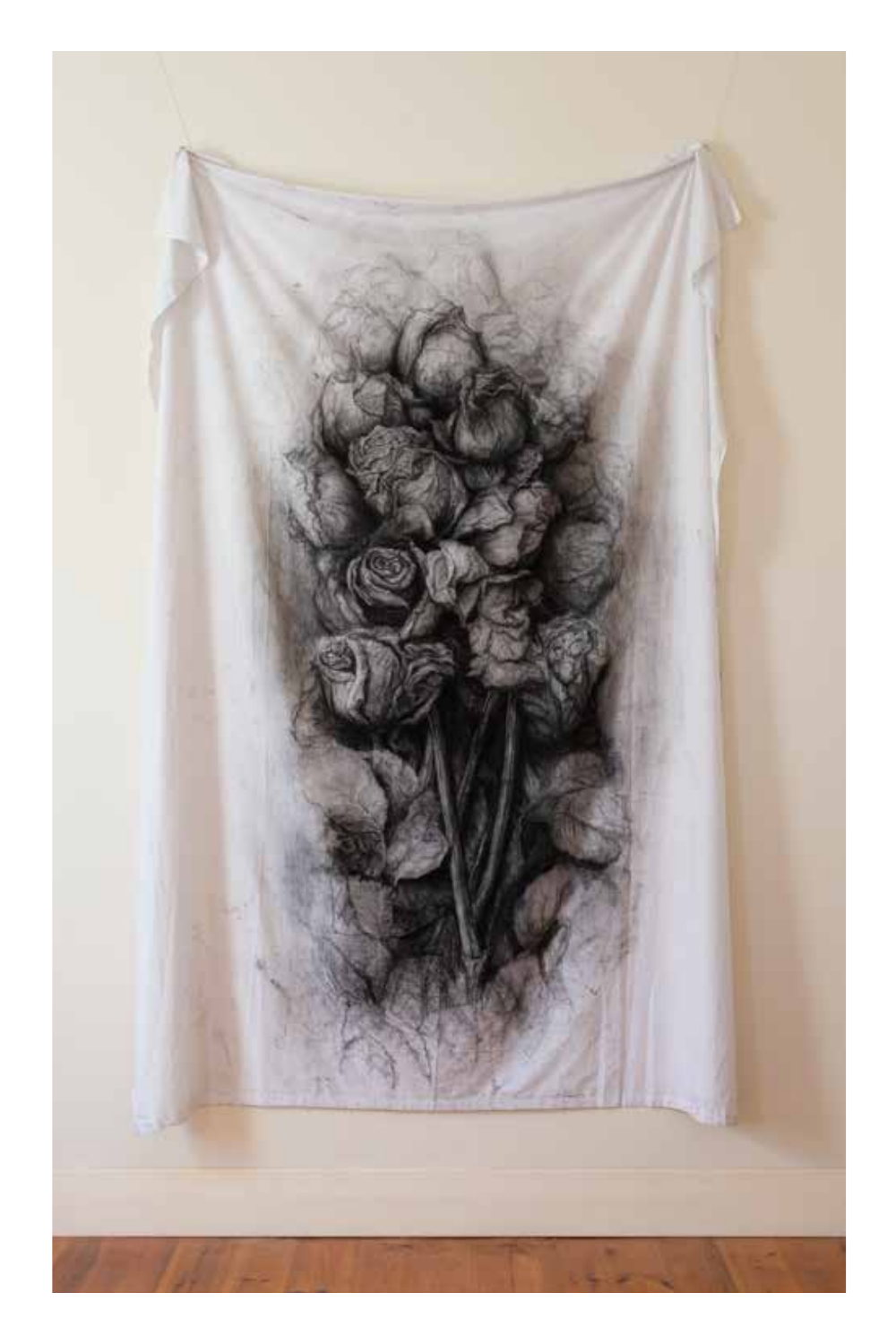



*What remains #1* | 2017 | charcoal on film | 111cm x 87cm *What remains #2* | 2017 | charcoal on film | 111cm x 87cm

Charcoal, this simple stick, burnt black, provided some of the earliest records of life lived on earth. Its capacity to communicate is, in these works, expanded through thousands of applications and erasures into images dense with emotion, but emotion must come from somewhere. *Under the radar* through the voices of friends and colleagues, in the most simple and direct way opens a door to conversations we all need, but so rarely have. A simple bunch of flowers at the heart of the video begins as blank paper, and over a thousand images later has bloomed and died on that same sheet. Time is everywhere in this work.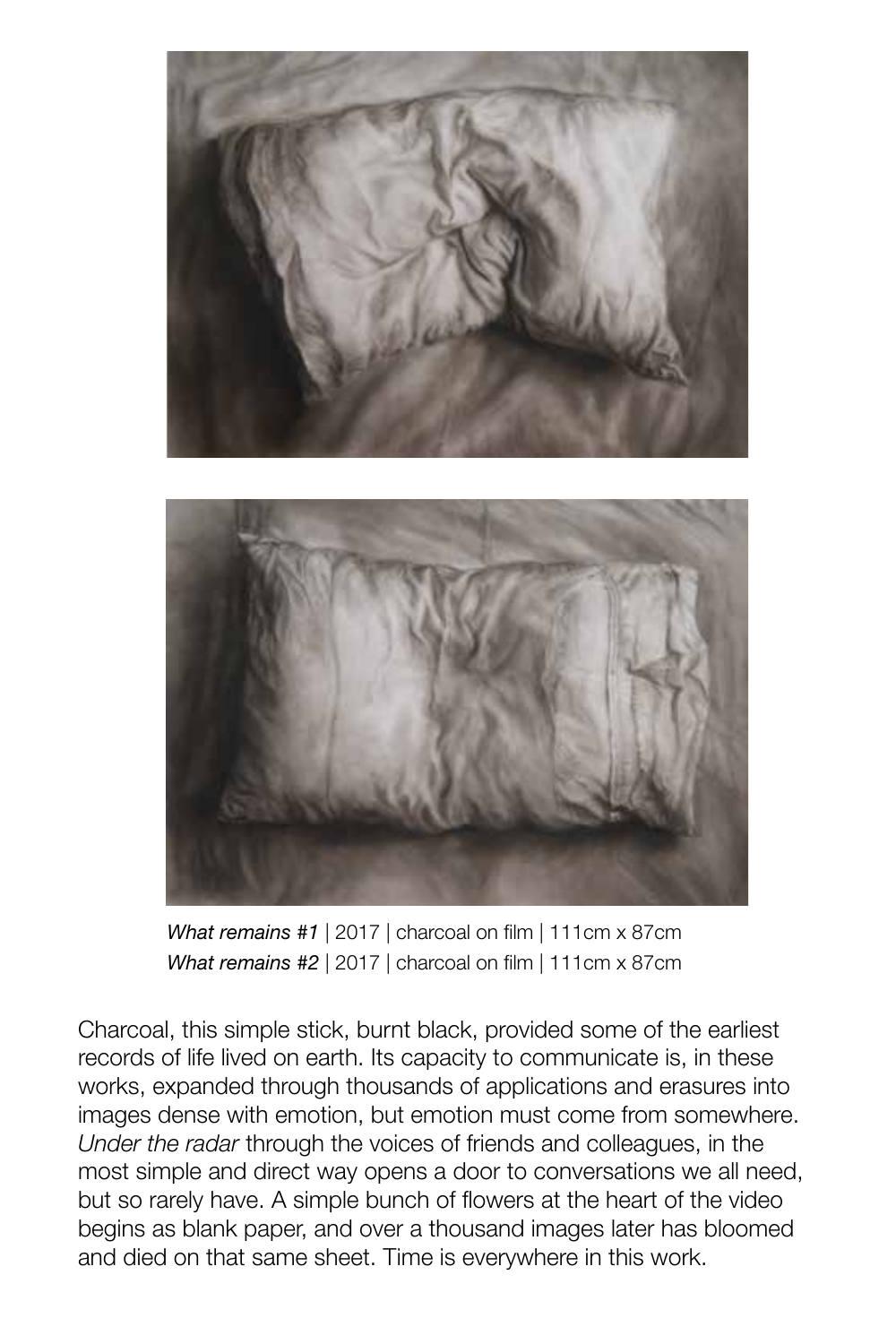

*'til death* | 2016 | charcoal on paper | 105cm x 125cm